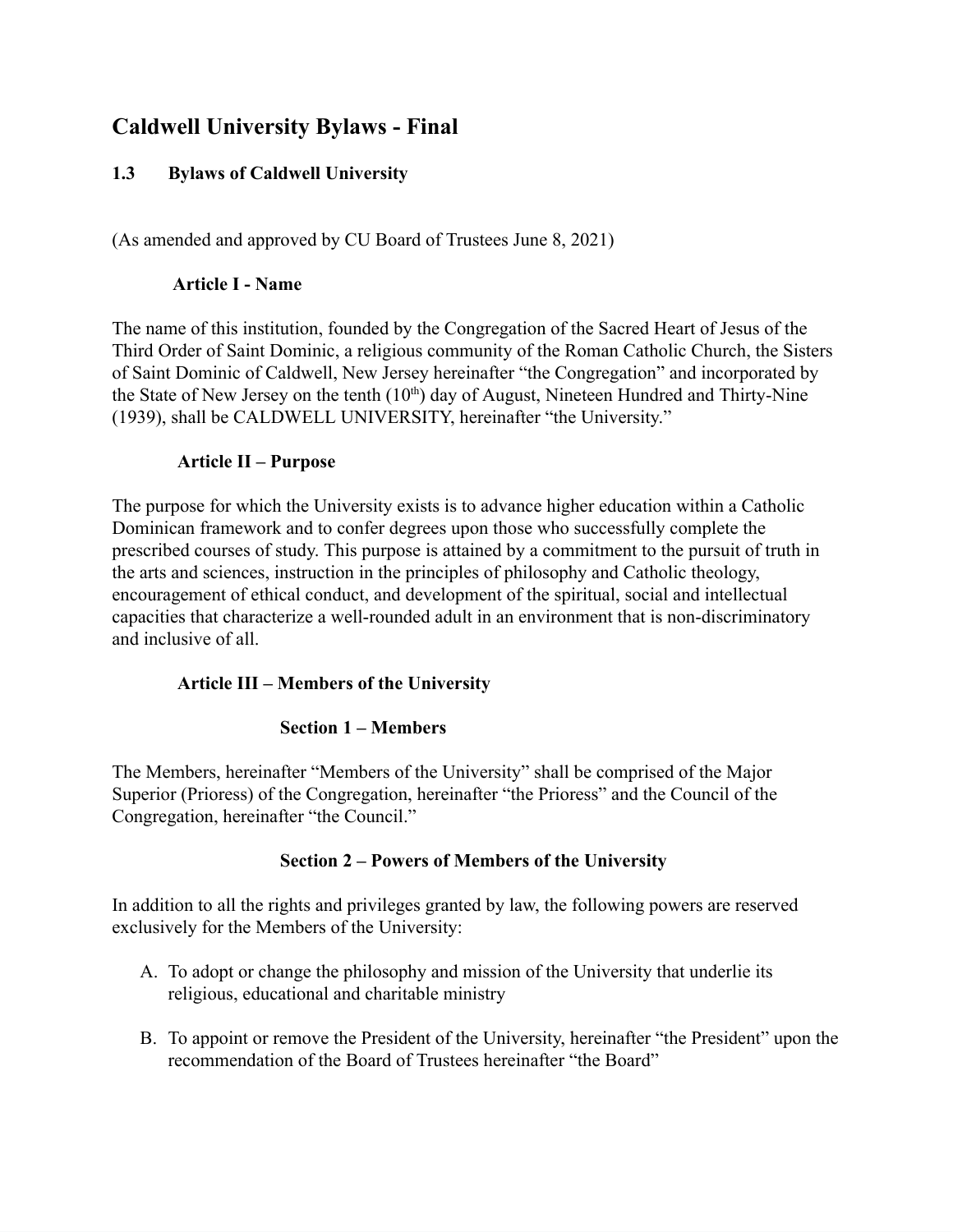- C. To appoint or remove trustees of the Board, hereinafter "Trustees", upon the recommendation of the Board
- D. To amend the Certificate of Incorporation
- E. To merge, consolidate, dissolve or otherwise change the corporate structure of the University
- F. To approve any and all acts relating to the sale, transfer, purchase, mortgage, subordination of interest or other conveyance of any real property of the University

The governance of the University shall be delegated by the Members of the University to the Board, each body having the duties and discretionary powers set forth in these Bylaws.

# **Section 3 – Meetings of Members of the University**

- A. The annual meeting of the Members of the University shall be held during the month of February
- B. The purpose of the annual meeting of the Members of the University is to address corporate issues related to the powers of the Members of the University
- C. Special meetings of the Members of the University may be called by the Prioress
- D. Members of the University may act without a meeting if, prior to or subsequent to the action, each Member of the University who has been entitled to vote upon the action shall consent, in writing, including electronic communications, to the action. Such written consent(s) shall be filed in the minutes book of the Members of the University
- E. The majority vote of the Members of the University shall control except where a State or Federal statute requires otherwise

# **Article IV – The Board**

### **Section 1 – Trustees**

The Board shall consist of not fewer than fifteen (15) Trustees and not more than thirty-five (35) Trustees, including the President, the Prioress, and one other member of the Council. The Board shall also include at least two (2) and up to three (3) Trustees nominated from among the Congregation.

### **Section 2 – Trustee Appointment and Election Process**

- A. Appointed Trustees:
	- ❖ The President and the Prioress who shall be *ex officio* Trustees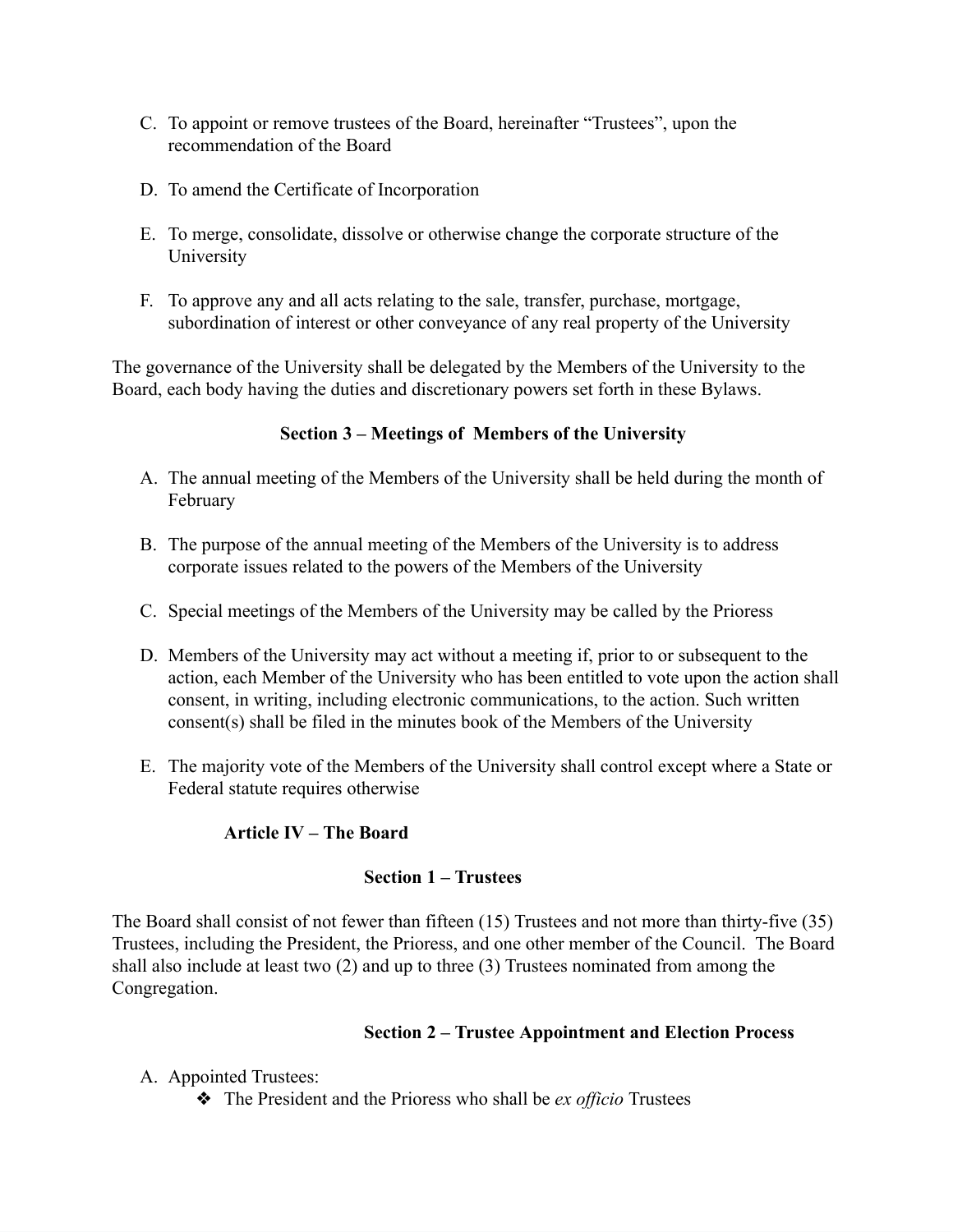- ❖ A member of the Council who shall be appointed by a majority of the members of the Council
- B. Elected Trustees:

The remaining Trustees, which shall include the two (2) to three (3) Sisters nominated from the Congregation as set forth in Article IV, Section 1, shall be elected by a majority of Trustees then in office with the approval of the Members of the University, from among a list of candidates proposed by the Governance Committee.

#### **Section 3 – Term of Trusteeship and Reelection Process**

Trustees' terms shall be for a period of three (3) years. Reelection may only occur upon the recommendation of the Governance Committee. Trustees may be reelected for multiple terms, but shall serve no more than three (3) consecutive terms. Following at least a one (1) year hiatus of membership, Trustees may be reelected for up to three (3) additional consecutive terms. Sisters of the Congregation are exempt from term limits. The Officers of the Board, as defined in Article VI, Section 1, are exempt from term limits while serving up to the maximum aggregate term as defined in Article VI, Sections 2, 3 and 4.

#### **Section 4 – Trustee Removal**

Any Trustee may be removed for cause or if absent and not excused from two (2) regular meetings by the affirmative vote of two-thirds (2/3) of the Trustees then in office. Cause shall be determined by the Chair of the Board, hereinafter "the Chair," in consultation with the Vice Chair of the Board, hereinafter "the Vice Chair," and the President. Any Trustee may petition the Chair to have a Trustee removed. The Trustee shall be notified and given the opportunity to respond before the Board.

The Chair shall bring any action for removal to the Board for a vote. The action shall be presented to the Members of the University for approval.

### **Section 5 – Board Vacancies**

A vacancy shall occur when a Trustee dies or resigns, or is removed by the Board upon approval by the Members of the University. A vacancy resulting in the number of Trustees falling below fifteen (15) requires the Board to fill the vacancy.

### **Article V – Trustees Emeriti**

A Trustee who has served with distinction for a minimum of three (3) terms and remains committed to the University may, upon the recommendation of the Governance Committee, be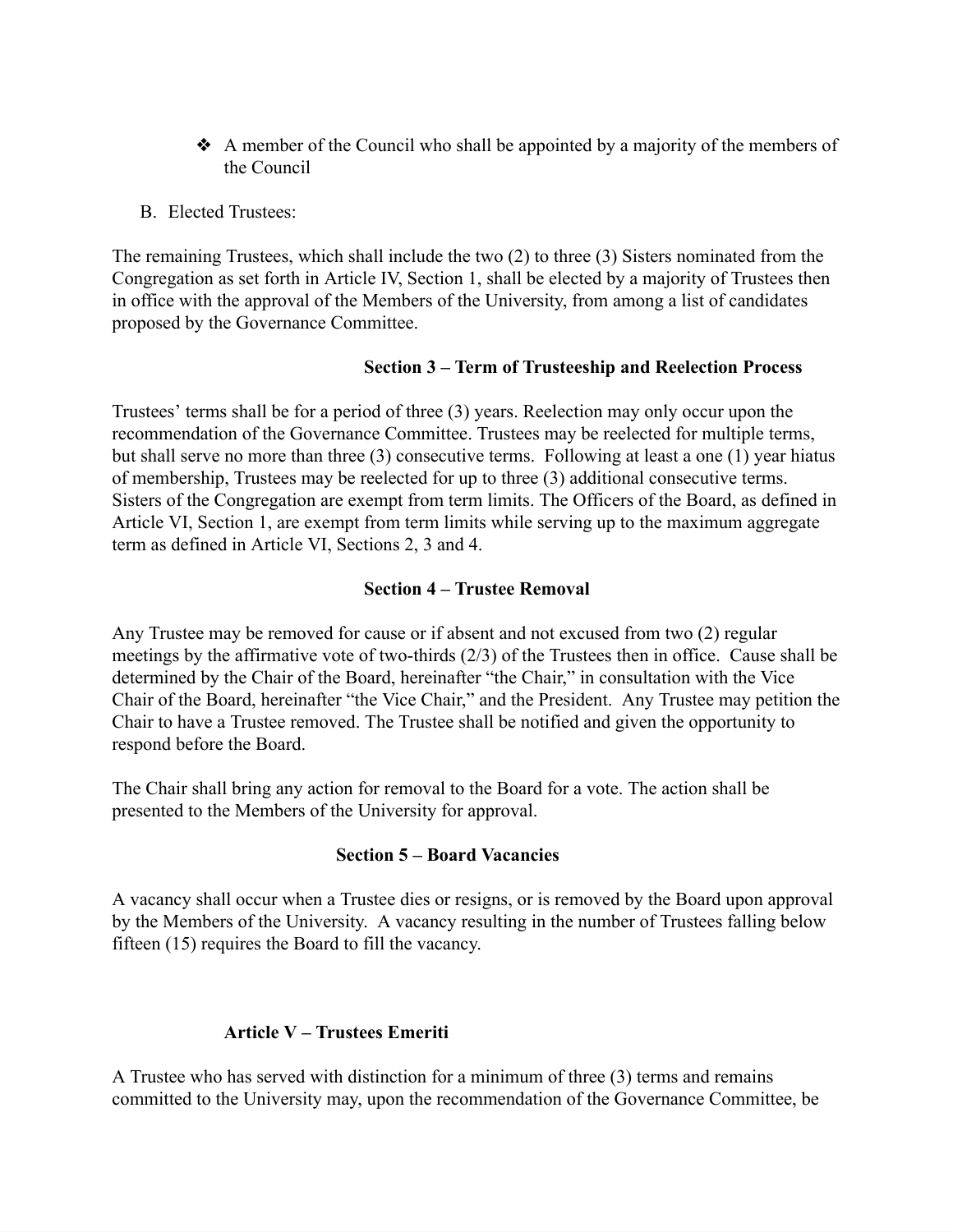elected as a Trustee Emeritus by a majority of Trustees then in office. A Trustee Emeritus is a lifetime appointment.

### **Article VI – Officers of the Board**

### **Section 1 – The Officers**

The Officers of the Board, hereinafter "Officers" who must be Trustees, shall be the Chair, the Vice Chair, and the Secretary of the Board, hereinafter "the Secretary." The Chair and Vice Chair shall be elected by a majority of Trustees then in office at the Annual Meeting as defined in Article VIII, Section 1. The Secretary shall be appointed by the Chair.

### **Section 2 – The Chair**

The Chair shall preside at all Board meetings and supervise the preparation of all Board meeting agendas. The term of the Chair shall be three (3) years, annually renewable thereafter for an additional one (1) year, for up to a maximum aggregate term of five (5) years.

#### **Section 3 – The Vice Chair**

In the absence of the Chair, the Vice Chair shall preside at Board meetings. The term of the Vice Chair shall be three (3) years, annually renewable thereafter for an additional one (1) year, for up to a maximum aggregate term of five (5) years.

#### **Section 4 – The Secretary**

The Secretary shall work to ensure that the records of the Board are accurate and shall sign appropriate documents for the Board as necessary. The term of the Secretary shall be three (3) years, annually renewable thereafter for an additional one (1) year, for up to a maximum aggregate term of five (5) years.

### **Article VII – Selected Powers and Responsibilities of the Board**

In addition to its overall fiduciary duty, the Board shall have the following selected powers and responsibilities, subject to the provisions of Article III, Section 2:

- A. Attend Board meetings regularly and participate through active membership on at least one (1) standing committee of the Board
- B. Elect the Chair and the Vice Chair
- C. Elect and/or remove Trustees, subject to approval by the Members of the University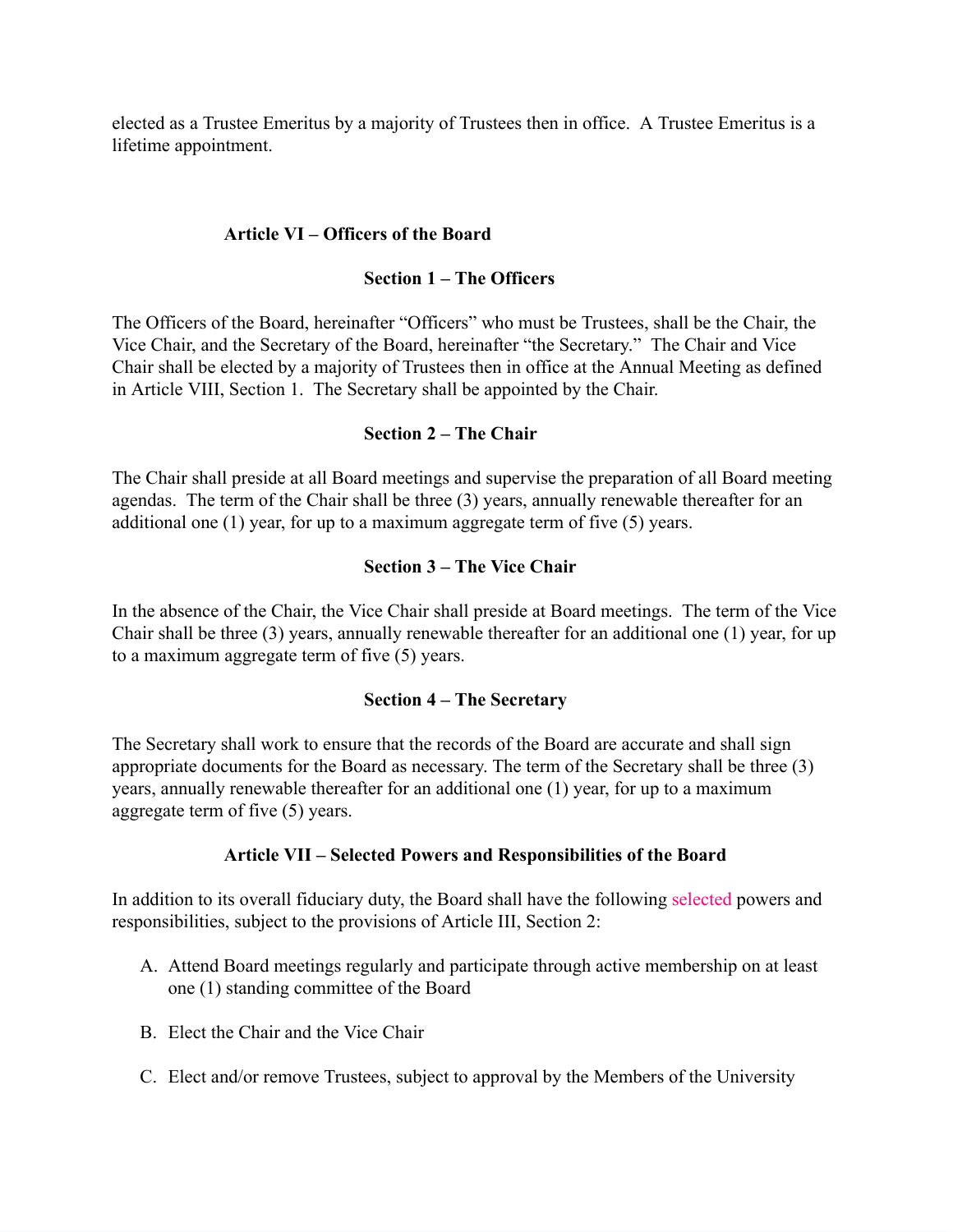- D. Appoint or remove the President subject to approval by the Members of the University
- E. Promote the mission of the University in the public forum and advocate on its behalf
- F. Contribute and obtain contributions to advance the success of the University's fundraising objectives, and promote and support major fundraising campaigns
- G. Approve the University's annual budget and work to ensure fiscal integrity
- H. Review revisions to University policy manuals when presented, and approve as necessary and appropriate
- I. Approve, modify and terminate departments, degree programs, and fields of concentration
- J. Grant promotions to positions of assistant, associate and full professors and tenure to faculty members
- K. Confer degrees on candidates
- L. Confer honorary and posthumous degrees and award citations for outstanding service to the University
- M. Select and terminate the University's independent auditor(s)
- N. Oversee the University's Endowment Fund, including the periodic approval of an asset allocation strategy and the selection and termination of investment manager(s)
- O. Approve the University's strategic plan and monitor its progress
- P. Periodically assess the performance of the Board
- Q. Amend these Bylaws subject to approval by the Members of the University as set forth in Article XXI

### **Article VIII – Board Meetings**

#### **Section 1 – Regular Board Meetings**

Four (4) regular meetings of the Board shall be held during each academic year. The last meeting of the year shall be considered the "Annual Meeting", at which time any necessary elections shall be held. A written notice of, and agenda for, each such regular meeting shall be sent to each Trustee at least one (1) week in advance of the meeting.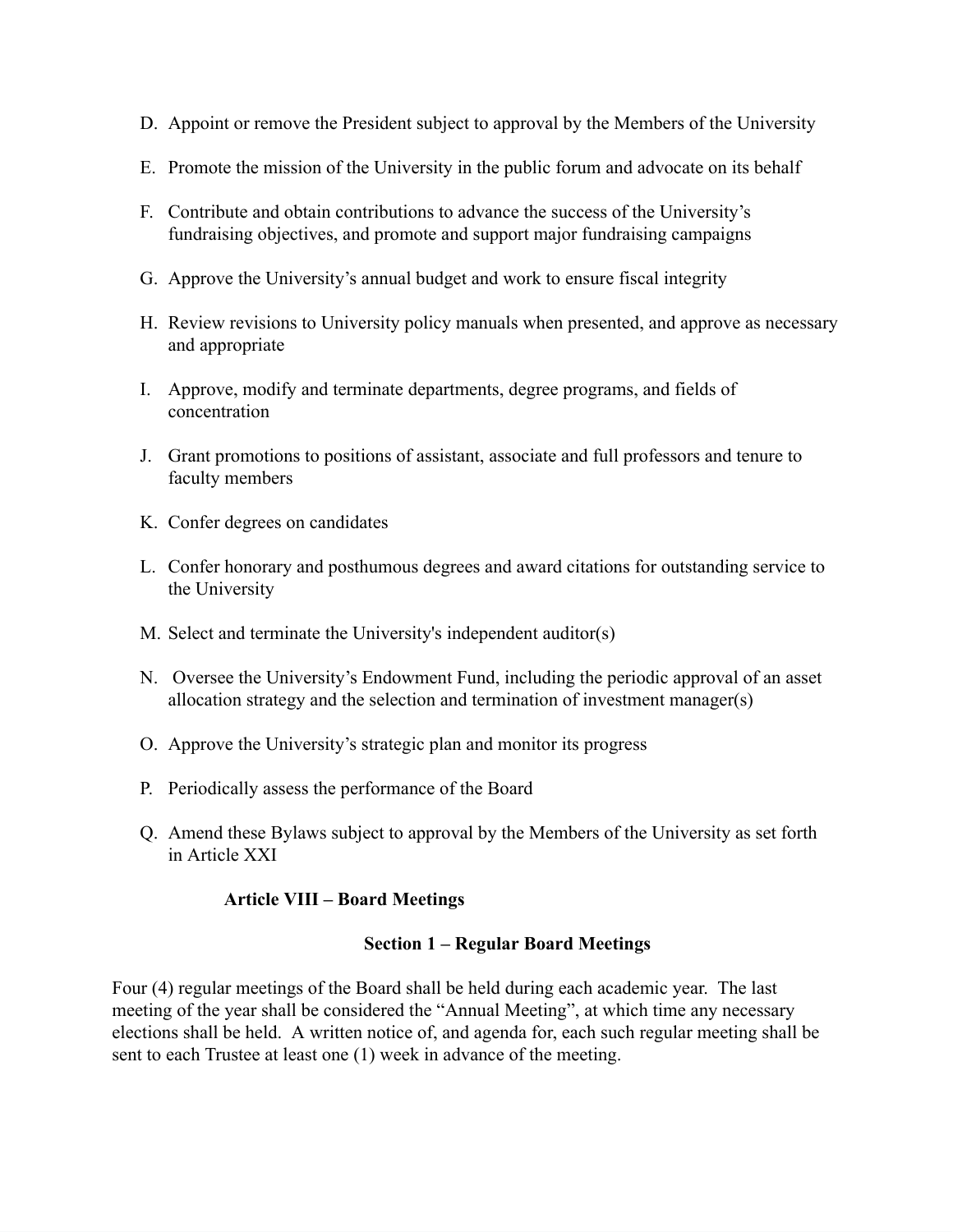#### **Section 2 – Special Board Meetings**

Special meetings of the Board may be called by the Chair, the President, the Prioress, or at the written request of at least five (5) Trustees. The Chair or the Chair's designee shall endeavor to notify each Trustee at least forty-eight (48) hours in advance of the special meeting, stating the date, time and place of such meeting, the purpose(s) for which the meeting is being called, and providing instructions for remote participation. No business shall be transacted at a special meeting that does not relate to the purposes stated in the notice.

#### **Section 3 – Board Quorum**

A simple majority of Trustees then in office shall be necessary to constitute a quorum for the transaction of business. A simple majority vote of those present at a meeting for which there is a quorum shall be sufficient for any action, except as may be specifically provided otherwise by these Bylaws or the Articles of Incorporation.

#### **Section 4 – Proxy**

A Trustee may authorize the Chair or chair of a committee to vote on his or her behalf by proxy. A proxy shall be submitted in writing and the designated chair shall vote accordingly. The proxy shall be noted within the minutes of the meeting. A proxy shall be valid only for the issue(s) specified within the proxy and shall be revocable by the authorizing Trustee at will.

#### **Section 5 – Participation in Meetings**

Physical attendance at all meetings is preferred and encouraged. Trustees may participate in meetings remotely, by means of telephone, video conference, or any comparable mechanism that allows all meeting participants to hear each other simultaneously. Trustees participating remotely should ensure that they are fully engaged and that their remote location does not cause disruption to the meeting. Participation by such means shall constitute attendance at the meeting(s).

#### **Article IX – Vote Without Formal Meeting**

Any vote taken by the Board or any committee may be initiated without a formal meeting. Documentation of the vote must be recorded. Electronic consent shall be acceptable.

### **Article X – Committees**

### **Section 1 – Nature of Committees, Committee Membership and Committee Vote**

There shall be an Executive Committee and standing committees of the Board. Members and chairs of standing committees shall be designated annually by the Chair. Each standing committee shall include a chair and at least three (3) additional Trustees. Additional committee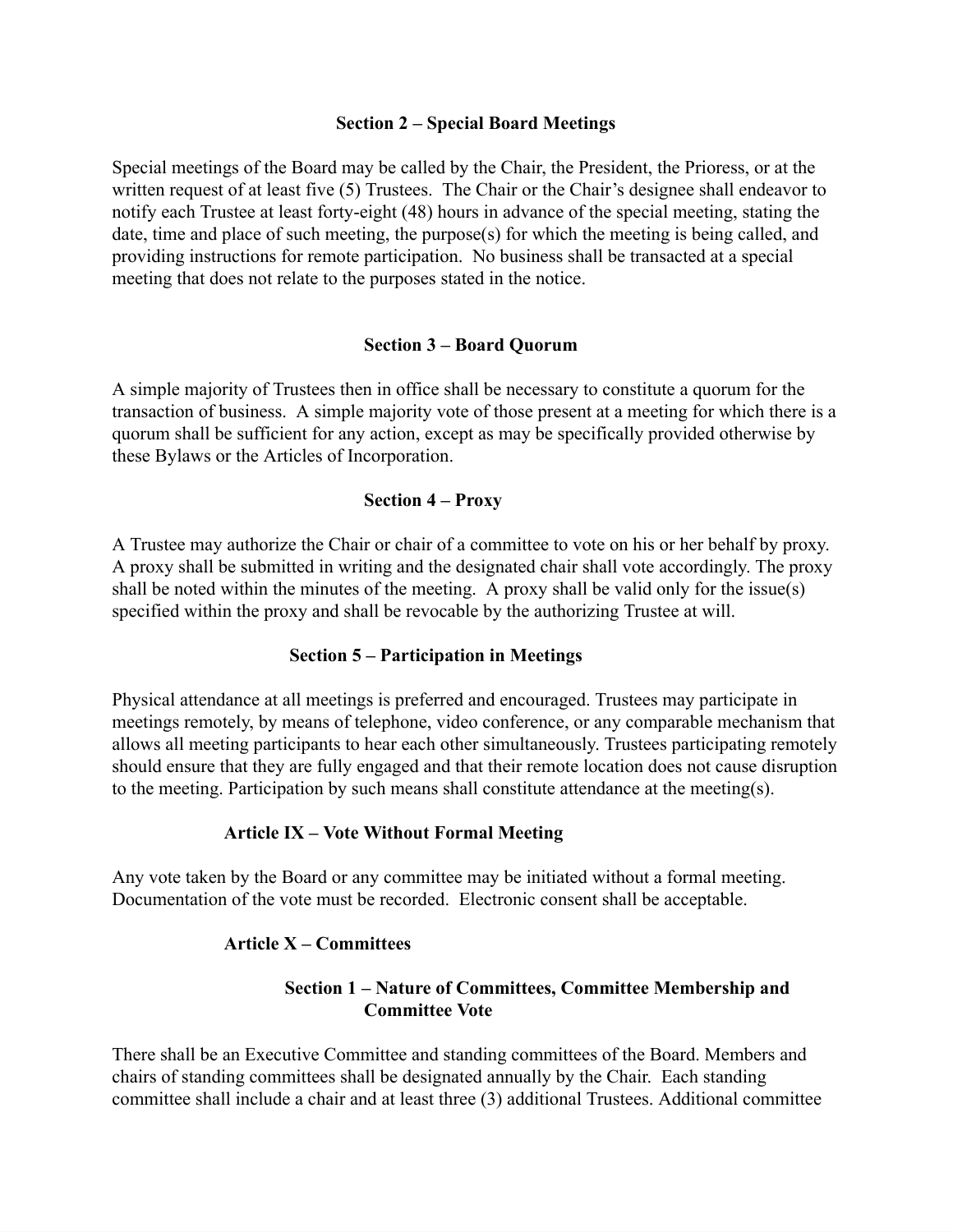members, including persons who are not Trustees, may be appointed as stipulated in the committee charter(s). The chair of each standing committee and a majority of its members shall be Trustees.

The Chair, the Vice Chair and the President shall be *ex officio* members of all standing committees except the Audit Committee, but shall not count towards a quorum. All committee members have voice; only Trustees, with the exception of the Vice Chair in the capacity of *ex officio*, may vote.

Charters for all standing committees and the Executive Committee are contained in the Board Manual.

### **Section 2 – Committee Liaisons**

The President shall appoint liaison(s) to serve between the Executive and standing committees and the President. Liaison(s) shall assist their respective committee(s) in carrying out its duties.

# **Section 3 – Committee Meetings, Reports and Quorums**

All standing committees shall endeavor to meet prior to each Board meeting, except as otherwise stipulated in the committee charter(s). Minutes shall be recorded and approved, and subsequently provided to the Board. A simple majority of any committee shall constitute a quorum of that committee for the transaction of business. A simple majority of voting members of those present at a meeting for which there is a quorum shall be sufficient for any action.

### **Section 4 – Executive Committee**

The purpose of the Executive Committee is to support the leadership of the University.

# **Section 5 – Audit Committee**

The purpose of the Audit Committee is to assist the Board in fulfilling its oversight responsibilities for the University's financial reporting process, the system of internal accounting controls, the audit process, and the process(es) for monitoring compliance with laws and regulations and the code of ethics.

### **Section 6 – Finance Committee**

The purpose of the Finance Committee is to oversee the University's efforts to ensure fiscal stability and long-term economic health.

### **Section 7 – Governance Committee**

The purpose of the Governance Committee is to oversee overall Board governance and work to ensure that Trustees are prepared to exercise their fiduciary duties.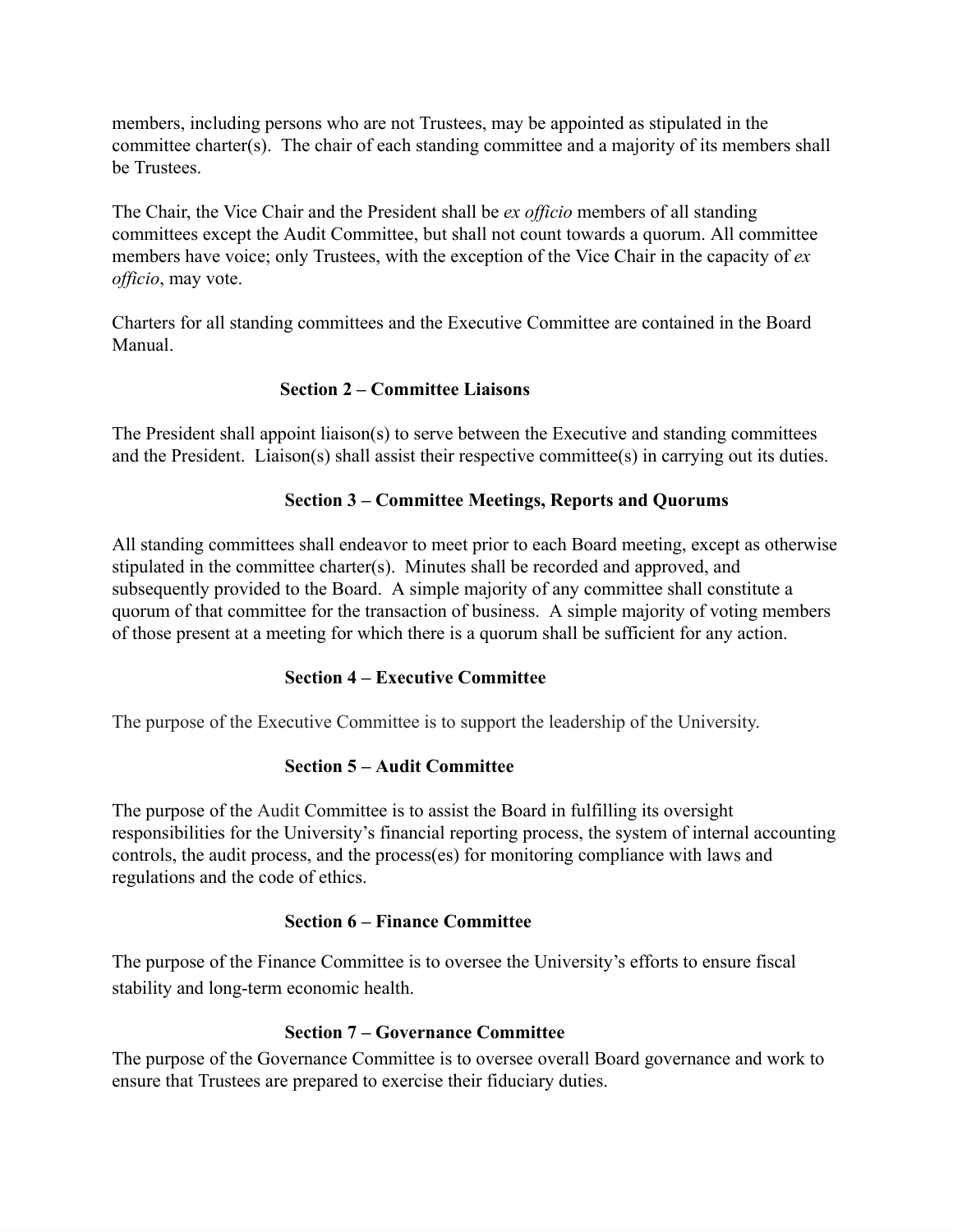### **Section 8 -Compensation Committee**

The purpose of the Compensation Committee is to evaluate the performance of and establish compensation for the President.

### **Section 9 – Other Committees**

The Chair may create and establish such other standing committees of the Board along with *ad hoc* committees, as the Chair shall, from time to time, determine and, in his/her discretion, may discontinue any standing or *ad hoc* committee(s).

# **Article XI – Officers of the University**

The Officers of the University shall be the President, the Vice President for Finance, the Vice President for Operations, the Vice President for Development and Alumni Affairs, the Vice President for Student Life, the Vice President for Academic Affairs, and the Vice President for Enrollment Management and Communications.

# **Article XII – Selection, Term, and Powers and Duties of the President**

When a vacancy occurs in the office of the President, the Chair shall appoint a presidential search committee. The presidential search committee shall include representatives from the Board, the Congregation, and the University community. The Board shall authorize the presidential search committee to move forward with the search. First consideration for the position of President shall be given to a Sister of the Congregation. If there is no such qualified Sister of the Congregation, the presidential search committee shall include as candidates for the position of President qualified applicants who have demonstrated a commitment to the mission of Catholic higher education. The recommendation of the Board is subject to approval by the Members of the University.

The President shall serve for a term not to exceed five (5) years, which may be renewed for up to five (5) years at the end of the first or successive terms.

The President shall be the Chief Executive Officer of the University and the official advisor to the Board. The President shall serve as the educational and administrative head of the University, and bring appropriate matters to the attention of the Board in order to keep the Board fully informed and able to meet its fiduciary responsibilities. The President shall have the power, on behalf of the Trustees, to perform all acts and execute all documents to make effective the actions of the Board. In the event the President is unable to perform her/his duties for an extended period of time as determined by the Board, the Board shall have the authority to appoint an acting president.

### **Article XIII – Fiscal Year**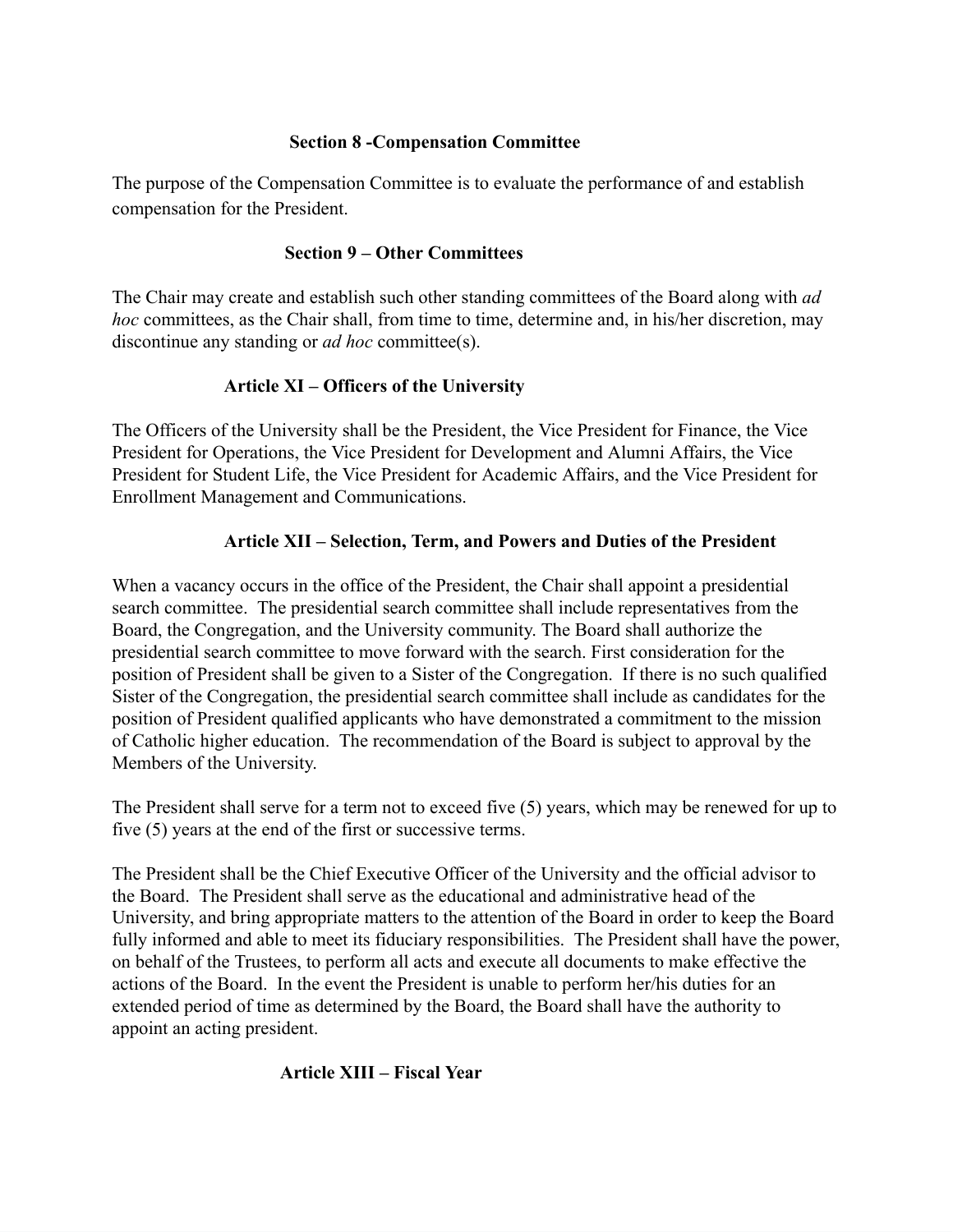The fiscal year of the University shall begin on July 1 and end on June 30 of the following year.

### **Article XIV – Governance of University Organizations**

Organized bodies recognized within the structure of the University shall function under a constitution, bylaws, and/or other organizational document(s) consistent with these Bylaws and shall be subject to the approval of the Board when so requested by the President.

### **Article XV – Indemnification**

Each Trustee and Officer of the University shall be indemnified by the University to the extent permitted by Section 3-4 of Title 15A of the New Jersey Statutes as the same may be amended from time to time, against all liability, costs and expenses actually and necessarily incurred by such Trustee or Officer of the University in connection with the defense of any action, suit, or other proceeding, to which the Trustee or Officer of the University has been made a party by reason of having been a Trustee or Officer of the University, except that no indemnification shall be made in relation to matters as to which a Trustee or Officer of the University shall be adjudicated in an action, suit, or proceeding to be liable for gross negligence or willful misconduct in the performance of duty.

### **Article XVI – Conflict of Interest**

Each Trustee is required to read, sign, and be bound by a Conflict of Interest Policy as part of the Trustee's orientation, and annually thereafter. A copy of the Conflict of Interest Policy and form for Trustee signature is contained in the Board Manual.

### **Article XVII – Discrimination Prohibited**

The Board and the University shall adhere to the discrimination policy contained in Volume II of the University Policy Manual.

### **Article XVIII – Dissolution of the University**

The University, recognizing its debt and obligation to the Congregation, as the source of its institution in 1939 and the grantor by gift of its original and present major campus in Caldwell, New Jersey, its initial financial support, and the services rendered, and to be rendered, by the Prioress and significant numbers of Sisters of the Congregation, specifically and forever directs that, upon dissolution of the University for any reason, the assets of this University, being rendered free and clear of all debts and obligations, shall be distributed to the Congregation to use as it sees fit. The Members of the University shall seek a Court Order directing that all assets of the University shall be distributed to the Congregation, which qualifies under provisions of Section 501(c) (2) and 501 (c) (3) of the Internal Revenue Code, as they now exist, or as they may be later amended.